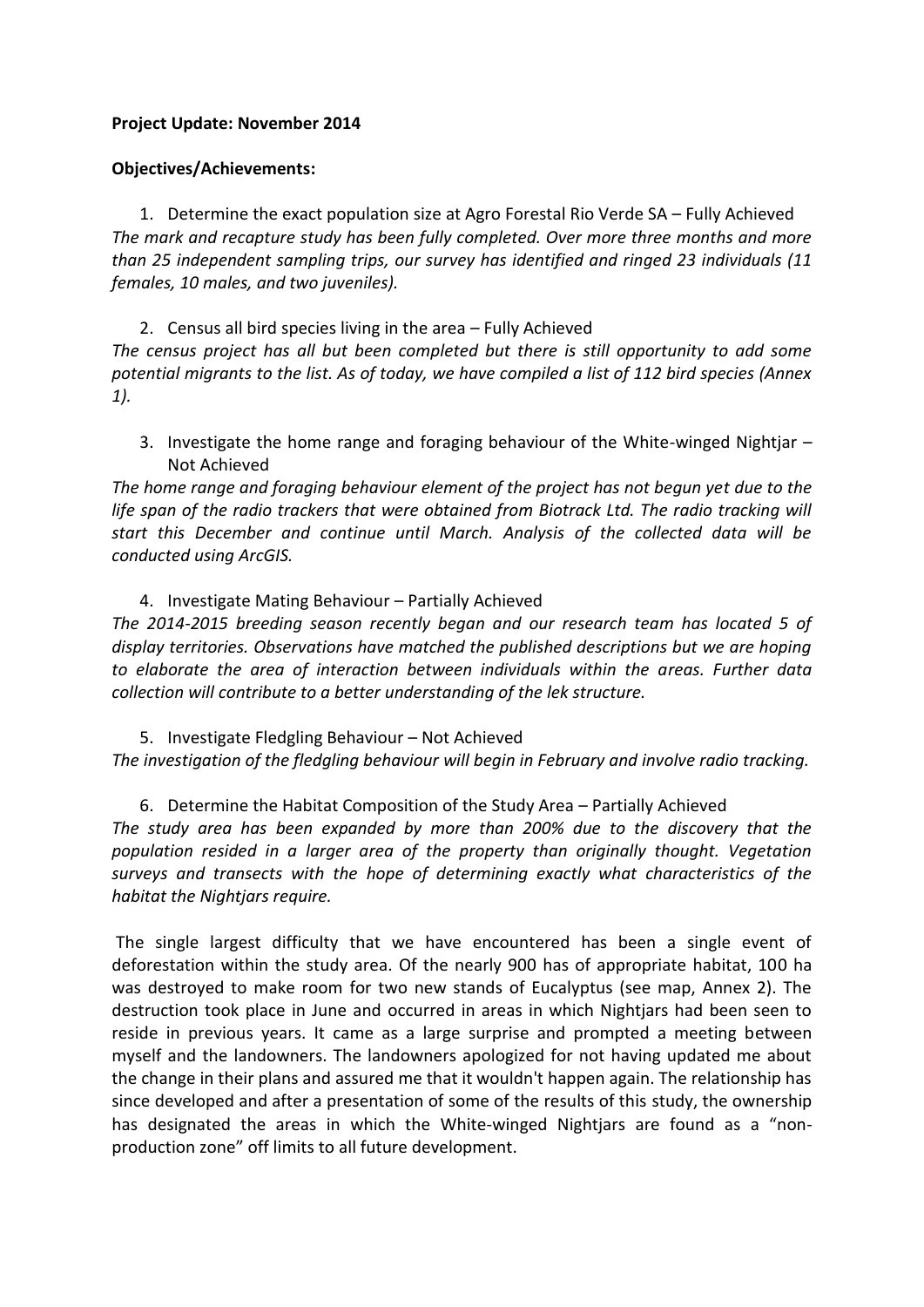# **Outcomes:**

- 1. Determining the actual size of the population: By defining the exact number of Nightjars living in the area, we have been able to better grab the attention of the landowners and local tourists. The exactness of the count has led to a much improved response both to fund raising and awareness building. The location of their habitat also contributed significantly to the ultimate protection of the correct areas of the total property.
- 2. Building a relationship with the landowners of AgroForestal Rio Verde S.A.: The relationship was established two years before the project began but has only just begun to flourish over the past four months. Since our confrontation about the deforestation and the presentation of our results, we have seen a marked change in the way that Agro Forestal views its land. Beyond the designation of the "nonproduction zone," the company has also agreed to begin developing a private scholarship program that will invite more scientists to study the wildlife they have on their property. When this scholarship/grant becomes a reality, it will hopefully be one of the longest-lasting results of this project that applies not only to the Whitewinged Nightjar but all the threatened species that live on the property.
- 3. Identifying the Lesser Nothura's range: The Lesser Nothura, a globally threatened species, had been seen in the area before during a bird tour in 1997 but it had not been relocated until early this year. During our censoring, we have determined that there is quite a large overlap between the Nothura and the Nightjars habitats and identified at least 7 different individuals.

## **Future Plans:**

Beyond completing the projects next year of activities, there are already plans in preparation for continuing into 2016. There is a second population of White-winged Nightjar on a nearby property that would be interesting to study in an attempt to determine ranging distances and population emigration. It would also be interesting to apply what we have learned from the radio-tracking surveys and vegetation sampling and search for other populations that have thus-far gone undetected. Para La Tierra continues to be dedicated to contributing to the conservation of our emblem and flagship species beyond the end of this scientific investigation.

The next stage of the project is by far going to be the most integral segment to the project's success. The data we will collect from the radio-tracking surveys will give us data on the movement of eight different individuals over a crucial four month period. We hope to determine the habitat structure that the species depends upon and understand their emigration and ranging behaviour. Using the data collected during this stage, we plan to construct a comprehensive conservation plan for the White-winged Nightjar that will be applicable across its entire range.

Forgoing any unexpected problems with the equipment already purchased, the extra money saved will go towards extending the length of time that our scientific research team can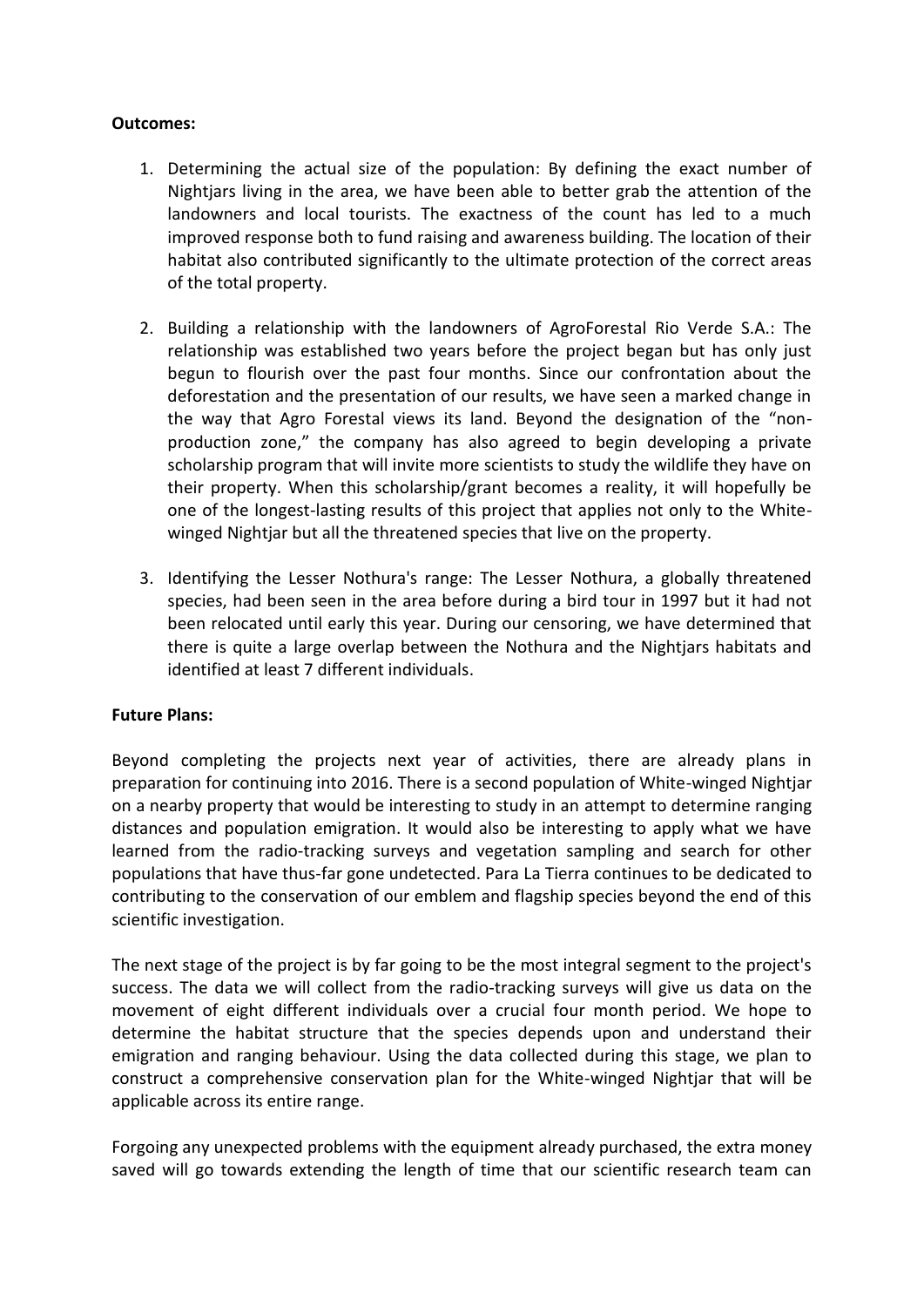conduct our radio-tracking project. With the £1200, another 10 trackers could be purchased. This would more than double our data collection capabilities. We plan to wait until the first eight trackers have been attached to birds to ensure that the model and size need not be improved upon. The data that will come from the first round of tracking will also be used to guide the use of the second round of trackers. The trackers could ultimately be used to track individuals found on the neighbouring property (Las Mananitas) and the data compared across two different populations or be reattached to the same individuals as round one for a more complete picture of their annual behaviour. By mid-February we hope to have decided on our exact course of action and have the second round of trackers ready for early to mid-March.

The primary goal for the dissemination of the results is to publish the information in peerreviewed scientific journals. We also hope to continue to publish news and results about the species and the endangered Cerrado biome in popular media outlets. Finally through the PLT website and blog, we hope to raise awareness using grass-roots marketing and social media.

The RSGF logo is present on the Para La Tierra homepage (www.paralatierra.org) and has been linked to their blog on Facebook. RSGF will be acknowledged in all publications that are generated during this project.

| <b>Common Name</b>        | <b>Scientific Name</b>          | Hab         | Abun         | <b>Stat</b>  | End       | Cons  |  |
|---------------------------|---------------------------------|-------------|--------------|--------------|-----------|-------|--|
| <b>RHEIDAE (1)</b>        |                                 |             |              |              |           |       |  |
| <b>Greater Rhea</b>       | Rhea americana                  | <b>CL</b>   | U            | $\mathsf{R}$ |           | NT/NT |  |
| <b>TINAMIDAE (3)</b>      |                                 |             |              |              |           |       |  |
| Red-winged Tinamou        | Rhynchotus rufescens            | CL, CS, SS  | $\mathsf{C}$ | $\mathsf R$  |           |       |  |
| Lesser Nothura            | Nothura minor*                  | <b>CS</b>   | R            | R            | <b>CE</b> | VU/CR |  |
| Spotted Nothura           | Nothura maculosa                | CL, CS, SS  | $\mathsf{C}$ | $\mathsf R$  |           |       |  |
| <b>CICONIIDAE (1)</b>     |                                 |             |              |              |           |       |  |
| <b>Wood Stork</b>         | Mycteria americana              | AQ          | R            | O            |           |       |  |
| <b>CATHARTIDAE (3)</b>    |                                 |             |              |              |           |       |  |
| <b>Turkey Vulture</b>     | Cathartes aura                  | AE          | C            | R            |           |       |  |
| <b>Black Vulture</b>      | Coragyps atratus                | AE          | $\mathsf{C}$ | R            |           |       |  |
| King Vulture              | Sarcoramphus papa               | AE          | R            | $\mathsf R$  |           | LC/NT |  |
| <b>ACCIPITRIDAE (7)</b>   |                                 |             |              |              |           |       |  |
| Pearl Kite                | Gampsonyx swainsonii            | <b>CS</b>   | R            | $\mathsf{R}$ |           |       |  |
| Swallow-tailed Kite       | Elanoides forficatus            | AE          | U            | P            |           | LC/NT |  |
| Plumbeous Kite            | Ictinia plumbea                 | AE          | $\cup$       | S            |           |       |  |
| Long-winged Harrier       | Circus buffoni                  | AQ, MA      | R            | $\mathsf{R}$ |           |       |  |
| Savanna Hawk              | <b>Buteogallus meridionalis</b> | CS          | U            | $\mathsf R$  |           |       |  |
| Roadside Hawk             | Rupornis magnirostris           | CD, GF, AT, | $\mathsf{C}$ | R            |           |       |  |
|                           |                                 | AG          |              |              |           |       |  |
| White-tailed Hawk         | Geranoaetus albicaudatus        | CS, CL      | $\mathsf{C}$ | $\mathsf R$  |           |       |  |
| <b>RALLIDAE (1)</b>       |                                 |             |              |              |           |       |  |
| <b>Ash-throated Crake</b> | Porzana albicollis              | AQ, MA      | $\mathsf{C}$ | $\mathsf{R}$ |           |       |  |
| <b>CHARADRIIDAE (1)</b>   |                                 |             |              |              |           |       |  |
| Southern Lapwing          | Vanellus chilensis              | AQ, CL, CS, | C            | R            |           |       |  |
|                           |                                 | AG          |              |              |           |       |  |
| <b>COLUMBIDAE (4)</b>     |                                 |             |              |              |           |       |  |

### **Annex I**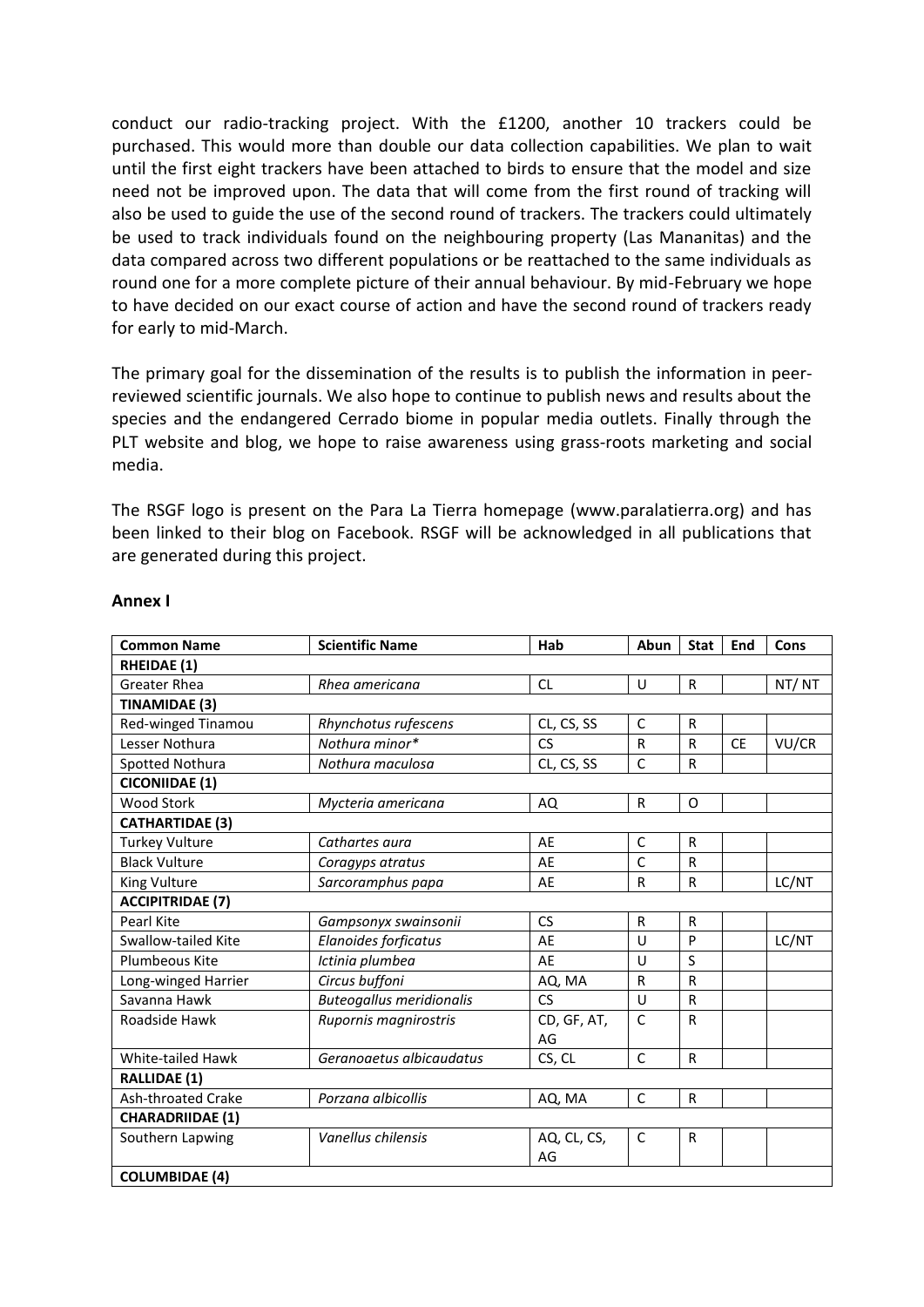| Picazuro Pigeon                 | Patagioenas picazuro    | GF, AT, CD  | $\mathsf C$                 | R            |           |       |
|---------------------------------|-------------------------|-------------|-----------------------------|--------------|-----------|-------|
| <b>Eared Dove</b>               | Zenaida auriculata      | CD, CS, GF, | $\mathsf{C}$                | $\mathsf{R}$ |           |       |
|                                 |                         | AG          |                             |              |           |       |
| Ruddy Ground Dove               | Columbina talpacoti     | AG          | $\mathsf C$                 | $\mathsf{R}$ |           |       |
| Picui Ground Dove               | Columbina picui         | AG          | $\mathsf{C}$                | $\mathsf{R}$ |           |       |
|                                 |                         |             |                             |              |           |       |
| <b>CUCULIDAE (3)</b>            |                         |             |                             |              |           |       |
| Smooth-billed Ani               | Crotophaga ani          | AQ, MA, AG  | C<br>$\mathsf{C}$           | R            |           |       |
| Guira Cuckoo                    | Guira guira             | AG          |                             | $\mathsf{R}$ |           |       |
| <b>Striped Cuckoo</b>           | Tapera naevia           | CD, CS, SS, | U                           | R            |           |       |
| <b>TYTONIDAE (1)</b>            |                         | AG          |                             |              |           |       |
| <b>Barn Owl</b>                 | Tyto alba               |             | R                           | ${\sf R}$    |           |       |
|                                 |                         | CL, AG      |                             |              |           |       |
| <b>STRIGIDAE (5)</b>            |                         |             |                             |              |           |       |
| <b>Tropical Screech-Owl</b>     | Megascops choliba       | CD, GF, AT  | $\mathsf C$<br>$\mathsf{C}$ | R            |           |       |
| Ferruginous Pygmy-Owl           | Glaucidium brasilianum  | CD, GF, AT  | $\overline{\mathsf{c}}$     | ${\sf R}$    |           |       |
| <b>Burrowing Owl</b>            | Athene cunicularia      | CS, CL, AG  |                             | $\mathsf R$  |           |       |
| <b>Striped Owl</b>              | Pseudoscops clamator    | CS          | ${\sf R}$                   | R            |           |       |
| Short-eared Owl                 | Asio flammeus           | CS, CL      | ${\sf R}$                   | R            |           |       |
| <b>CAPRIMULGIDAE (4)</b>        |                         |             |                             |              |           |       |
| Nacunda Nighthawk               | Chordeiles nacunda      | CS, CL      | U                           | W            |           |       |
| Little Nightjar                 | Setopagis parvula       | CS, CD      | $\mathsf{C}$                | R/S          |           |       |
| White-winged Nightjar           | Eleothreptus candicans* | CS, CL, MA  | U                           | R            | <b>CE</b> | EN/EN |
| Scissor-tailed Nightjar         | Hydropsalis torquata    | CS, CD      | $\mathsf{C}$                | R/S          |           |       |
| <b>APODIDAE (1)</b>             |                         |             |                             |              |           |       |
| Sick's Swift                    | Chaetura meridionalis   | AE          | U                           | S            |           |       |
| <b>TROCHILIDAE (4)</b>          |                         |             |                             |              |           |       |
| Planalto Hermit                 | Phaethornis pretrei     | MA          | $\sf U$                     | R            |           |       |
| White-tailed Goldenthroat       | Polytmus guainumbi      | MA          | R                           | R            |           | LC/NT |
| Glittering-bellied Emerald      | Chlorostilbon lucidus   | CD, CS, GF, | U                           | $\mathsf{R}$ |           |       |
|                                 |                         | AT, AG      |                             |              |           |       |
| Gilded Hummingbird              | Hylocharis chrysura     | CD, CS, GF, | $\mathsf C$                 | $\mathsf{R}$ |           |       |
|                                 |                         | AT, AG      |                             |              |           |       |
| <b>BUCCONIDAE (2)</b>           |                         |             |                             |              |           |       |
| White-eared Puffbird            | Nystalus chacuru        | CS, SS      | C                           | R            |           |       |
| Spot-backed Puffbird            | Nystalus maculatus      | CS, SS      | $\cup$                      | ${\sf R}$    |           |       |
| <b>RAMPHASTIDAE (2)</b>         |                         |             |                             |              |           |       |
| <b>Toco Toucan</b>              | Ramphastos toco         | CD, CS      | U                           | R            |           |       |
| Chestnut-eared Aracari          | Pteroglossus castanotis | AT, GF      | U                           | $\mathsf{R}$ |           |       |
| PICIDAE (3)                     |                         |             |                             |              |           |       |
| White Woodpecker                | Melanerpes candidus     | CD, CS      | $\mathsf C$                 | R            |           |       |
| Green-barred Woodpecker         | Colaptes melanochloros  | CD, GF      | $\cup$                      | R            |           |       |
| Campo Flicker                   | Colaptes campestris     | CD, CS, CL  | $\mathsf{C}$                | $\mathsf{R}$ |           |       |
| <b>CARIAMIDAE (1)</b>           |                         |             |                             |              |           |       |
| Red-legged Seriema              | Cariama cristata        | CD, CS, AG  | U                           | ${\sf R}$    |           |       |
| <b>FALCONIDAE (5)</b>           |                         |             |                             |              |           |       |
| Southern Caracara               | Caracara plancus        | CS, AG      | U                           | R            |           |       |
| Yellow-headed Caracara          | Milvago chimachima      | CS, AG      | U                           | R            |           |       |
| Chimango Caracara               | Milvago chimango        | CS, AG MA   | $\sf U$                     | R            |           |       |
| American Kestrel                | Falco sparverius        | CS, CL, SS, | $\mathsf C$                 | R            |           |       |
|                                 |                         | AG          |                             |              |           |       |
| Aplomado Falcon                 | Falco femoralis         | CS, CL, SS, | $\mathsf{C}$                | ${\sf R}$    |           |       |
| <b>PSITTACIDAE (3)</b>          |                         |             |                             |              |           |       |
| <b>Pileated Parrot</b>          | Pionopsitta pileata     | AT          | U                           | R            | AF        | LC/NT |
| Scaly-headed Parrot             | Pionus maximiliani      | AT, GF      | U                           | R            |           |       |
| <b>Turquoise-fronted Parrot</b> | Amazona aestiva         | AT, GF      | $\sf U$                     | ${\sf R}$    |           | LC/NT |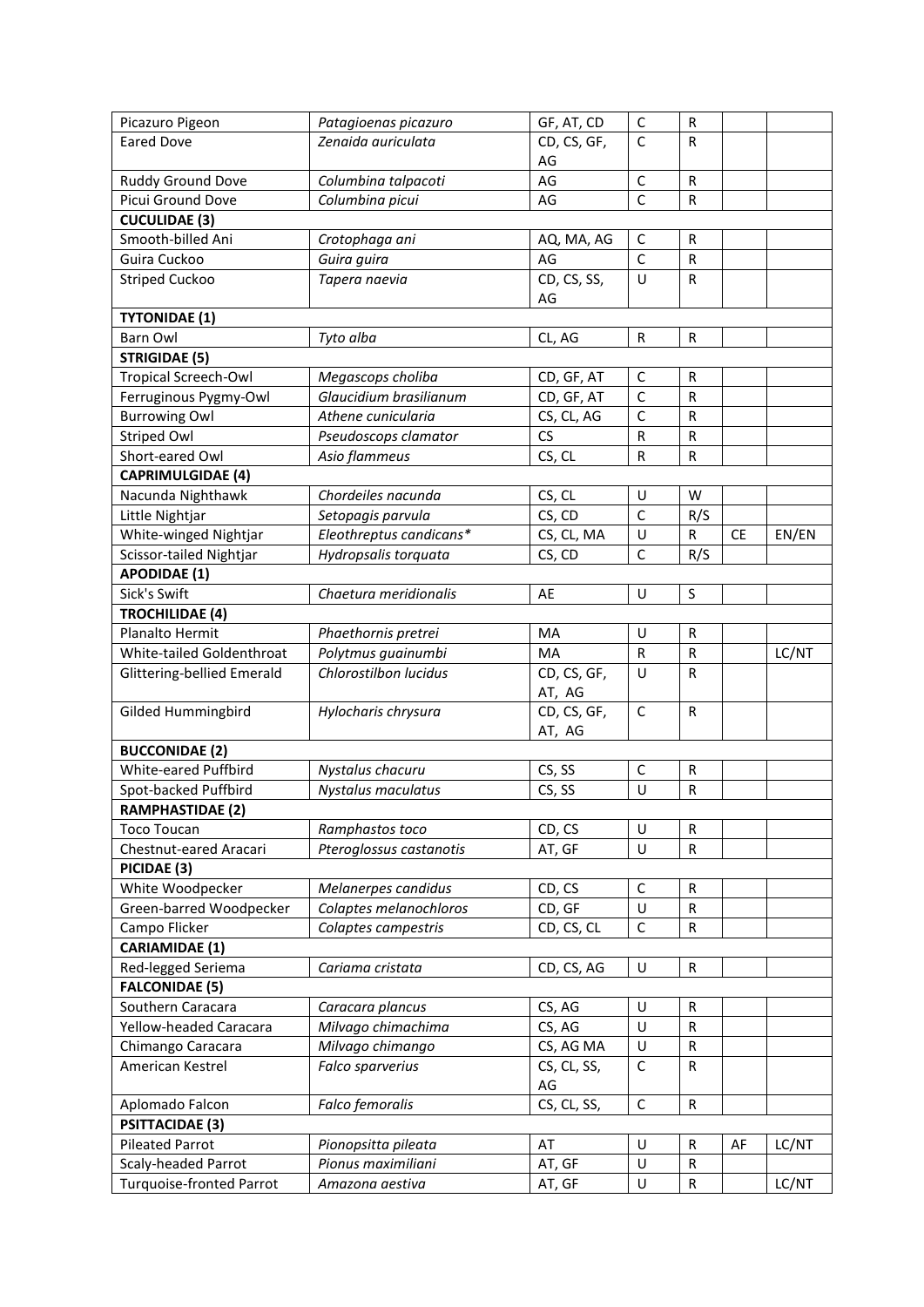| <b>FURNARIIDAE (1)</b>                                |                                              |                         |              |              |           |       |
|-------------------------------------------------------|----------------------------------------------|-------------------------|--------------|--------------|-----------|-------|
| Rufous Hornero                                        | Furnarius rufus                              | AG                      | $\mathsf C$  | R            |           |       |
| <b>TYRANNIDAE (19)</b>                                |                                              |                         |              |              |           |       |
| Yellow-bellied Elaenia                                | Elaenia flavogaster                          | AG                      | C            | R            |           |       |
| Large Elaenia                                         | Elaenia spectabilis                          | AT, AG                  | U            | S            |           |       |
| Lesser Elaenia                                        | Elaenia chiriquensis                         | CD, CS, SS              | U            | $\sf S$      |           |       |
| Southern Beardless-                                   | Camptostoma obsoletum                        | CD, CS                  | $\mathsf{C}$ | ${\sf R}$    |           |       |
| Tyrannulet                                            |                                              |                         |              |              |           |       |
| Suiriri Flycatcher                                    | Suiriri suiriri                              | <b>CD</b>               | $\mathsf R$  | $\mathsf R$  |           |       |
| <b>Bearded Tachuri</b>                                | Polystictus pectoralis*                      | CS, CL                  | ${\sf R}$    | $\mathsf{R}$ |           | NT/NT |
| Sharp-tailed Tyrant                                   | Culicivora caudacuta*                        | CS, CL                  | U            | R            |           | VU/VU |
| Pearly-vented Tody-Tyrant                             | Hemitriccus margaritaceiventer               | CD                      | $\mathsf{C}$ | R            |           |       |
| Bran-coloured Flycatcher                              | Myiophobus fasciatus                         | CD                      | U            | ${\sf R}$    |           |       |
| Vermilion Flycatcher                                  | Pyrocephalus rubinus                         | AG                      | U            | W            |           |       |
| Spectacled Tyrant                                     | Hymenops perspicillatus*                     | AQ                      | $\mathbf{1}$ | R            |           |       |
| Yellow-browed Tyrant                                  | Satrapa icterophrys                          | CS                      | U            | ${\sf R}$    |           |       |
| White-rumped Monjita                                  | Xolmis velata                                | CD, CS, CL,             | $\mathsf{C}$ | $\mathsf{R}$ |           | LC/NT |
|                                                       |                                              | AG                      |              |              |           |       |
| <b>Streamer-tailed Tyrant</b>                         | Gubernetes yetapa                            | MA                      | U            | ${\sf R}$    |           |       |
| Cock-tailed Tyrant                                    | Alectrurus tricolor*                         | CS, CL                  | U            | R            |           | VU/EN |
| Cattle Tyrant                                         | Machetornis rixosa                           | AG                      | $\mathsf{C}$ | R            |           |       |
| Great Kiskadee                                        | Pitangus sulphuratus                         | AG                      | $\mathsf{C}$ | R            |           |       |
| <b>Tropical Kingbird</b>                              | Tyrannus melancholicus                       | CS, AG                  | $\mathsf C$  | $\sf S$      |           |       |
| Fork-tailed Flycatcher                                | Tyrannus savana                              | CS, AG                  | C            | S            |           |       |
| <b>VIREONIDAE (1)</b>                                 |                                              |                         |              |              |           |       |
| Rufous-browed                                         | Cyclarhis gujanensis                         | AT, GF                  | U            | R            |           |       |
| Peppershrike                                          |                                              |                         |              |              |           |       |
| <b>CORVIDAE (3)</b>                                   |                                              |                         |              |              |           |       |
| Purplish Jay                                          | Cyanocorax cyanomelas                        | CD, GF                  | $\mathsf{C}$ | R            |           |       |
| Curl-crested Jay                                      | Cyanocorax cristatellus                      | CD, CS, AG              | $\mathsf{C}$ | R            | <b>CE</b> | LC/VU |
| Plush-crested Jay                                     | Cyanocorax chrysops                          | AT, GF                  | $\mathsf{C}$ | R            |           |       |
| <b>HIRUNDINIDAE (7)</b>                               |                                              |                         |              |              |           |       |
| Tawny-headed Swallow                                  | Alopochelidon fucata                         | AE                      | U            | R            |           |       |
| Southern Rough-winged                                 | Stelgidopteryx ruficollis                    | AE                      | U            | $\circ$      |           |       |
| Swallow                                               |                                              |                         |              |              |           |       |
| Brown-chested Martin                                  | Progne tapera                                | AE                      | $\sf U$      | ${\sf R}$    |           |       |
| Grey-breasted Martin                                  | Progne chalybea                              | AE                      | $\mathsf{C}$ | ${\sf R}$    |           |       |
| White-rumped Swallow                                  | Tachycineta leucorrhoa                       | AE                      | U            | S            |           |       |
| <b>Barn Swallow</b>                                   | Hirundo rustica                              | AE                      | U            | S            |           |       |
| <b>Cliff Swallow</b>                                  | Petrochelidon pyrrhonota                     | AE                      | U            | O            |           |       |
| <b>TROGLODYTIDAE (1)</b>                              |                                              |                         |              |              |           |       |
| House Wren                                            | Troglodytes aedon                            | AG                      | $\mathsf C$  | ${\sf R}$    |           |       |
| <b>POLIOPTILIDAE (1)</b>                              |                                              |                         |              |              |           |       |
| <b>Masked Gnatcatcher</b>                             | Polioptila dumicola                          | GF                      | $\mathbf{1}$ | ${\sf R}$    |           |       |
| MIMIDAE (1)                                           |                                              |                         |              |              |           |       |
| Chalk-browed Mockingbird                              | Mimus saturninus                             | CS, AG                  | $\mathsf C$  | ${\sf R}$    |           |       |
| <b>THRAUPIDAE (15)</b>                                |                                              |                         |              |              |           |       |
| White-banded Tanager                                  | Neothraupis fasciata                         | CS, SS                  | $\mathsf{C}$ | R            |           | NT/VU |
| White-rumped Tanager                                  | Cypsnagra hirundinacea                       | CS, SS                  | $\mathsf C$  | R            |           | LC/VU |
| Sayaca Tanager                                        | Thraupis sayaca                              | AT, GF, AG              | $\mathsf C$  | R            |           |       |
| <b>Burnished-buff Tanager</b>                         | Tangara cayana                               | CS                      | ${\sf R}$    | O            |           |       |
| <b>Grassland Yellowfinch</b>                          |                                              |                         |              |              |           |       |
|                                                       |                                              | <b>CL</b>               | $\mathbf{1}$ | O            |           |       |
|                                                       | Sicalis luteola                              |                         | $\mathsf{C}$ | R            |           |       |
| Wedge-tailed Grass-Finch<br>Pearly-breasted Seedeater | Emberizoides herbicola<br>Sporophila pileata | CS, CL, SS<br><b>CS</b> | ${\sf R}$    | P            |           |       |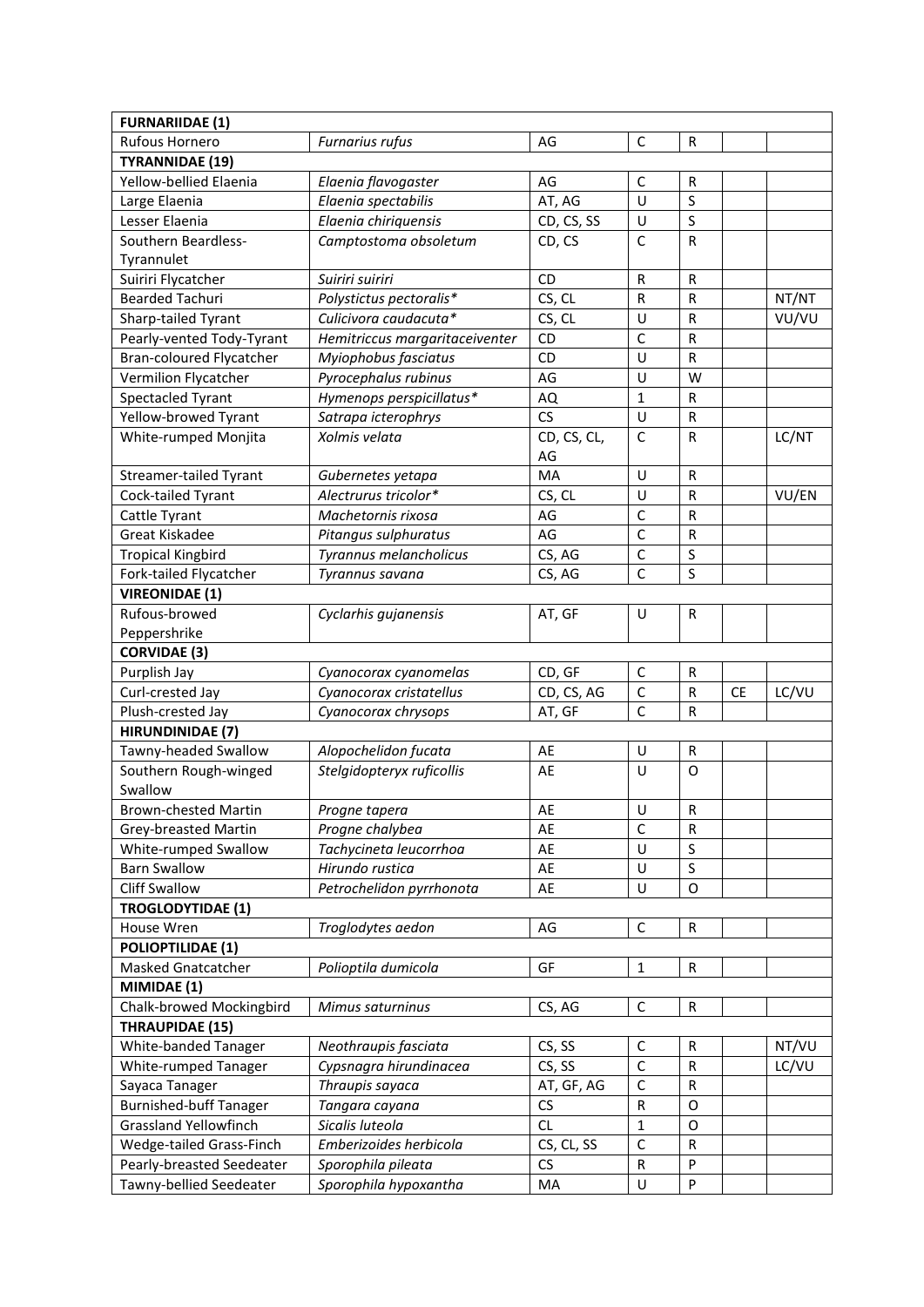| Dark-throated Seedeater        | Sporophila ruficollis     | <b>MA</b>   | R            | P            |           | NT/NT |  |  |
|--------------------------------|---------------------------|-------------|--------------|--------------|-----------|-------|--|--|
| Marsh Seedeater                | Sporophila palustris      | <b>MA</b>   | $\mathbf{1}$ | P            | MG        | EN/EN |  |  |
| <b>Chestnut Seedeater</b>      | Sporophila cinnamomea     | CS, CL, MA  | U            | R            | MG        | VU/VU |  |  |
| Double-collared Seedeater      | Sporophila caerulescens   | CS, SS, CL, | $\mathsf{C}$ | R            |           |       |  |  |
|                                |                           | AG          |              |              |           |       |  |  |
| Plumbeous Seedeater            | Sporophila plumbea        | CS, SS, CL  | U            | R            |           | LC/NT |  |  |
| <b>Black-masked Finch</b>      | Coryphaspiza melanotis*   | CS, CL, SS  | R            | R            |           | VU/EN |  |  |
| <b>Pileated Finch</b>          | Coryphospingus cucullatus | CS, SS, AG  | C            | $\mathsf{R}$ |           |       |  |  |
| <b>INCERTAE SEDIS (1)</b>      |                           |             |              |              |           |       |  |  |
| <b>Black-throated Saltator</b> | Saltator atricollis       | CD, CS, CL, | $\mathsf{C}$ | R            | <b>CE</b> |       |  |  |
|                                |                           | SS          |              |              |           |       |  |  |
| <b>EMBERIZIDAE (2)</b>         |                           |             |              |              |           |       |  |  |
| Rufous-collared Sparrow        | Zonotrichia capensis      | CS, SS, AG  | U            | R            |           |       |  |  |
| <b>Grassland Sparrow</b>       | Ammodramus humeralis      | CS, CL, SS  | $\mathsf{C}$ | $\mathsf{R}$ |           |       |  |  |
| <b>PARULIDAE (1)</b>           |                           |             |              |              |           |       |  |  |
| <b>Masked Yellowthroat</b>     | Geothlypis aequinoctialis | <b>MA</b>   | U            | $\mathsf{R}$ |           |       |  |  |
| <b>ICTERIDAE (3)</b>           |                           |             |              |              |           |       |  |  |
| Variable Oriole                | Icterus pyrrhopterus      | AT, GF      | U            | R            |           |       |  |  |
| Chopi Blackbird                | Gnorimopsar chopi         | CS, AG      | $\mathsf{C}$ | R            |           |       |  |  |
| White-browed Blackbird         | Sturnella superciliaris   | <b>MA</b>   | U            | R            |           |       |  |  |
| <b>FRINGILLIDAE (1)</b>        |                           |             |              |              |           |       |  |  |
| <b>Hooded Siskin</b>           | Sporagra magellanica      | AG          | R            | R            |           |       |  |  |

### **Annex II**